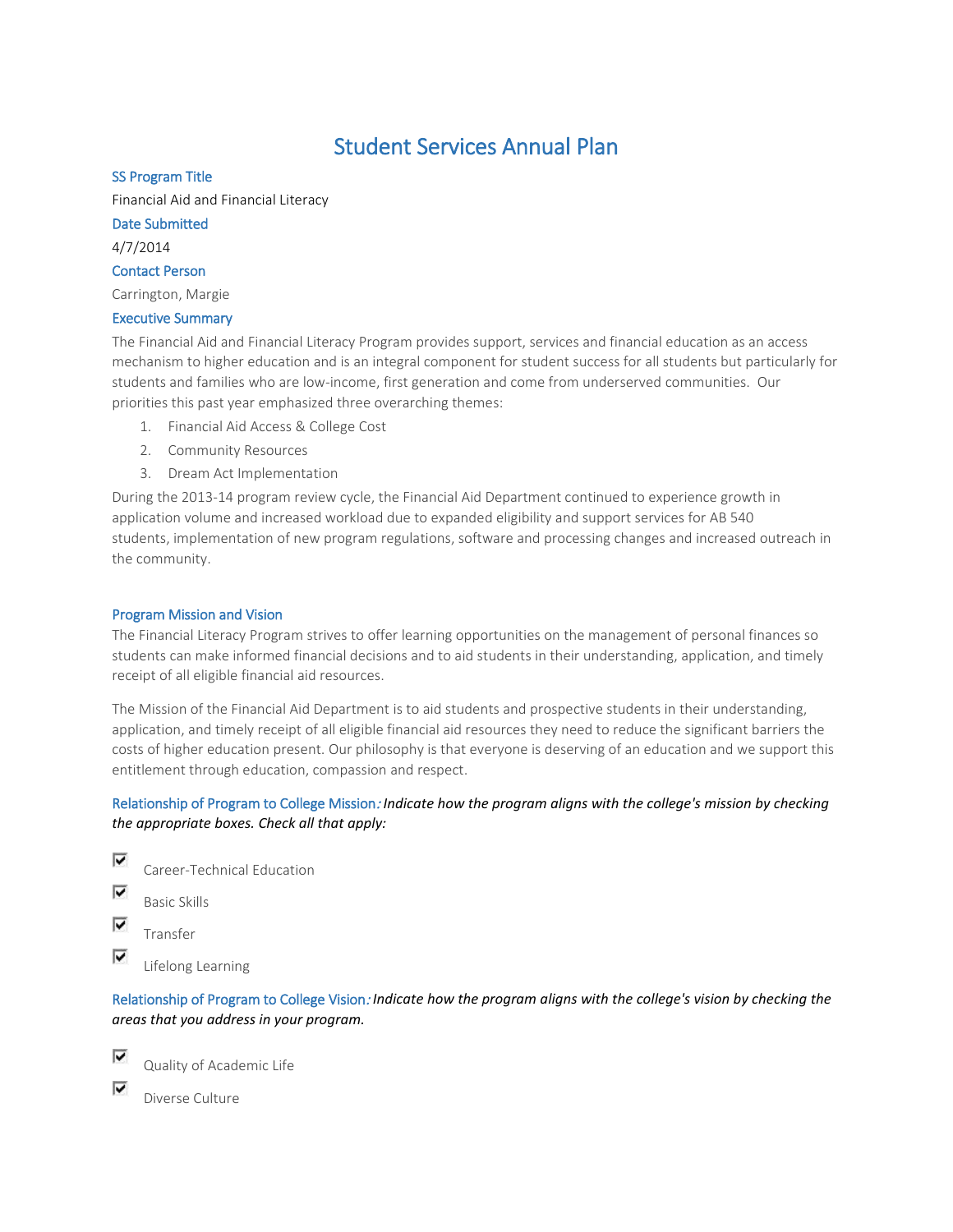⊽ Personal Support and Development of Students

⊽ Student Success Programs

- $\overline{\phantom{a}}$ Innovative Programs Preparing Students for the University
- $\overline{\phantom{a}}$ Innovative Programs Preparing Students for the Modern Workforce
- $\mathcal{L}_{\mathcal{L}}$ Innovative Programs Preparing Students for the Global Community

# Program Data Measures List: *List the program or department data measures in this box that were used in this past cycle.*

## Program / Department Data Measures

During the 2013-14 program review cycle, the Financial Aid Department continued to focus its Student Learning Outcomes on student self-efficacy and advocacy as it relates to their completing the required steps needed to determine financial aid eligibility. To assess learning, a pre-survey was given to students in the fall 2013 semester when attending the FAFSA Tuesday workshops prior to receiving instruction and one-on-one or group assistance for completing or making a correction to their FAFSA. After receiving assistance which included verbal instructions on the necessary "next" steps the student should follow to ensure their application and other requirements are complete, a post-survey was administered to measure students' learning of those key steps.

Other data measures used to assess overall Financial Aid Department success include:

ISIR volume Number of aid recipients by program Dollar volume of programs Staff participation in various training opportunities Outreach activities & workshops

## Reflection on Data: *Provide a reflection on what the data means*

The results of the 2013-14 student SLO are much lower than anticipated based on the 78% success rate recorded in our 2012-13 SLO cycle. Upon reflection, staff identified several contributing factors that could have negatively impacted student learning in this cycle, including:

- Having several different staff and student employees lead the sessions or fill-in at the last minute do to staffing needs.
- Having new student assistants not fully understand the SLO process and therefore failing to provide the pre-survey consistently and/or not reinforcing the three follow-up steps with students while assisting student with their FAFSA applications.
- Not having a set location for the FAFSA drop in workshops during the fall 2013 semester resulted in it being moved to various classrooms around campus at the last minute which was somewhat disruptive and created less consistent assistance and messaging to students.

Other general reflections as it relates to our data measures:

The SAO goal for the past and current year is to increase the application rate by 10% and is associated with Completion Objective 2.5 (100% FAFSA). Given the flattening out of enrollment and slight decline over the past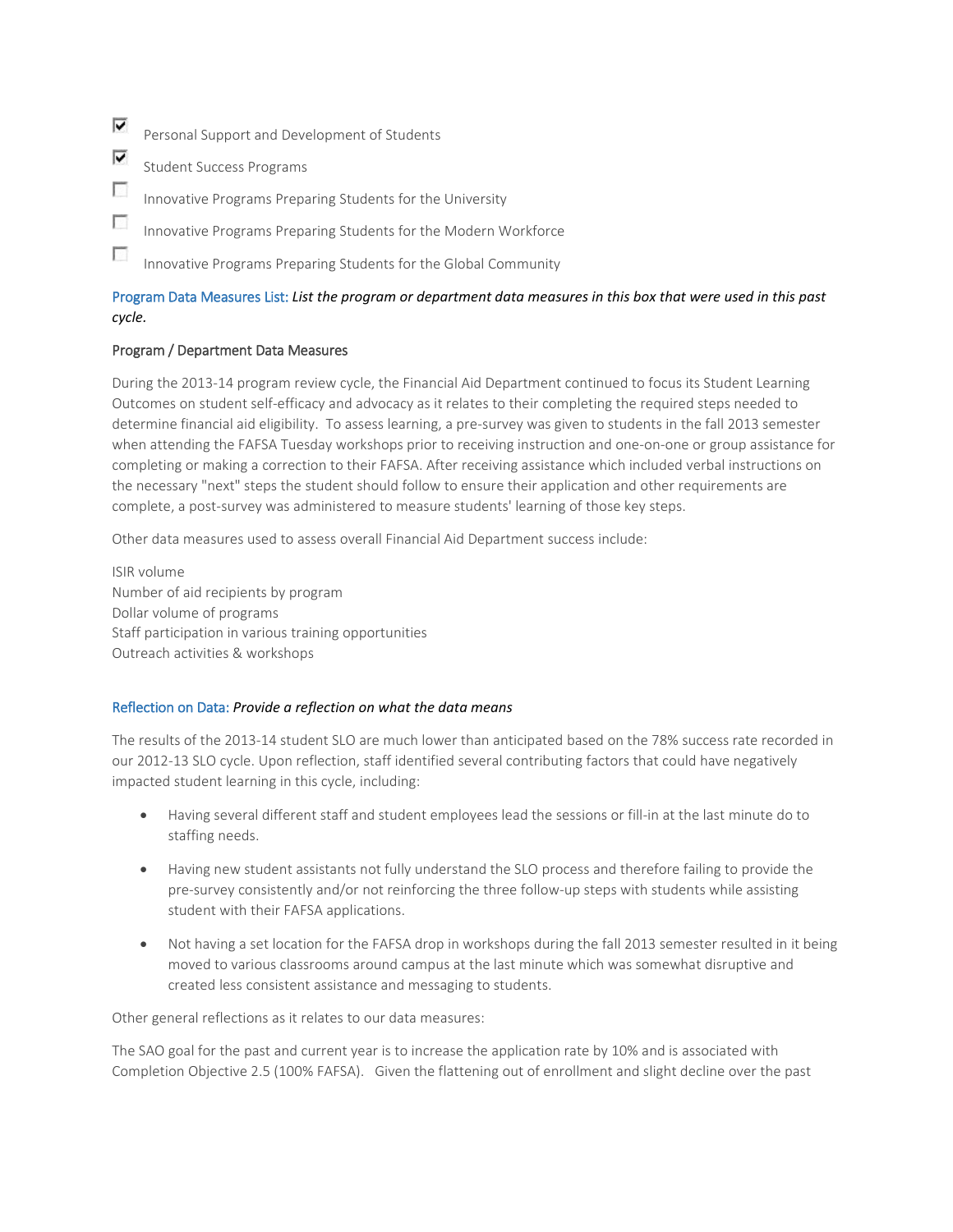couple of years, we may be over ambitious in the expectation that we can continue to see an increase of 10% without a corresponding increase in new or returning students seeking certificates, degrees and transfer programs.

We continue to see growth in BOGFW recipients and expect to see an increase in the number and award amounts for Cal Grant awards as previously ineligible AB 540 students are assisted through the application process in our weekly workshops.

Staff development and training is highly encouraged in our Department and supported by the Vice President of Student Services. Staff, in general, feel well trained and equipped to assist students meet increasingly complex eligibility requirements. They are also prepared to participate in a variety of outreach activities that educate our students, our prospective students, high school partners and others on college affordability, access to financial assistance programs and higher education opportunities.

#### Accomplishments: *List any program major accomplishments* Program & Department Major accomplishments:

#### Financial Literacy Lab

Planning and completion of a 16-computer dedicated lab space called the "Financial Literacy Lab" (FLL) was completed at the end of the fall 2013 semester and programming for its use began in the spring 2014 semester. This is a major accomplishment and was identified as a significant need to enhance the ability to provide consistent and ongoing financial literacy activities and workshops in both the 2011-12 and 2012-13 Financial Literacy Program Plans. Measure G funds were allocated for the spring 2014 semester to assist and provide coordination to the Financial Aid Department and TRiO Student Support Services Program in the development of both a short term and long term plan that will be used to implement ongoing strategies for providing a variety of workshops, CashCourse® financial literacy modules, speakers and presenters as part of the College's Financial Literacy Pathway initiative to commence late spring 2014.

The FLL will be the hub of financial literacy objectives and a place where community organizations can assist in providing a variety of needed services to our low income student populations in an effort to increase their likelihood of achieving financial stability. We look forward to its growth into a mini "SparkPoint" using scaled down services similar to Skyline's exemplary program.

#### AcademicWorks Implementation

The SMCCCD/Financial Aid Departments contracted with a new scholarship vendor as a result of the prior system failing to meet minimum standards of satisfaction, customer support and data integrity. Implementation of the new product, AcademicWorks scholarship application and management system began in August 2013 after considerable time was spent reviewing several products by district-wide financial aid and scholarship representatives, SMCCC Foundation staff and ITS. The new scholarship application system went live for the 2014-15 scholarship application cycle on December 9, 2013. The application deadline closed on February 13, 2014 and application review is currently in process.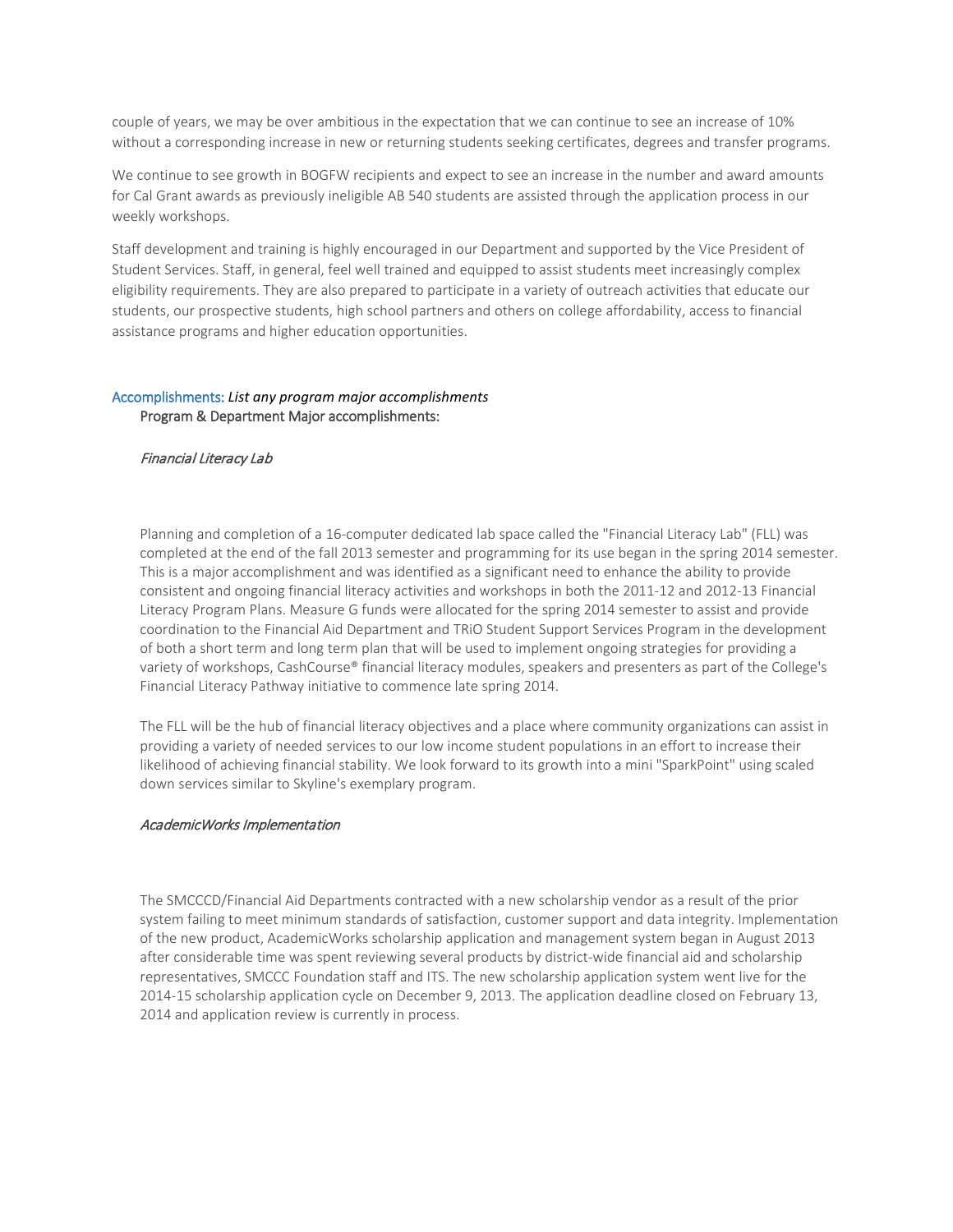#### Increased/Improved Automation

Continued Automation of Cal Grant: There has been considerable programming work completed to allow for parts of the data load, initial eligibility determination and payment reporting to be automated. A small workgroup was identified this year to continue the efforts initiated in 2012-13 to streamline a very manual process. Cañada Financial Aid Technician, Rosa Jimenez, continues to work closely with our other colleges and ITS to improve and automate processing and to respond to recent reporting changes implemented by the California Student Aid Commission (CSAC).

Board of Governors Fee Waiver Redesign: For the 2013-14 aid-year, the Board of Governor's Fee Waiver (BOGFW) custom application in WebSMART was redesigned to interface with new Banner baseline functionality (RVASFND). This was a significant project for both ITS and the three colleges' Financial Aid Departments that was necessitated to address upcoming MIS reporting changes. The 2012-13 process could no longer be sustained without significant and ongoing modification by ITS and testing by Financial Aid.

The project continues to require additional testing and tweaks. A component of the redesign anticipated for completion in the spring 2014 term is the automation of new BOGFW letter types that are consistent with the automated messaging implemented in 2012-13 for other financial aid-related communications. Timely and targeted communication is needed to ensure program compliance and integrity.

Presently, all student financial aid documents are scanned and files are reviewed online. As a means of establishing a "starting point" for scanned student financial aid records, all 2011-12 student files were scanned and indexed to the Banner Document Management System (BDMS) and all Federal Family Educational Loan Program (FFELP) student loan documents dating back to the 2007-08 aid year were also scanned and indexed and then the paper records were destroyed. This long term storage solution maintains file access and security.

## Workshops and Outreach Events

The Financial Aid Department conducted, participated in and supported several workshops and outreach events and activities this past year that promote increased awareness and access to postsecondary education and specifically to financial assistance programs and services. Several financial aid presentations and workshops were coordinated with and through the College Outreach Office which tripled the amount of high school events we conducted or participated in this year as compared to prior years. Also, in partnership with Outreach, several on campus workshops were offered at Preview Day and again as part of the upcoming spring Priority Enrollment Program (PEP).

Relationships with our feeder high schools and community continue to strengthen. Financial aid staff are more frequently being asked to present to parent groups, participate in early outreach activities for middle schoolaged children, younger youth in local after school programs, and with community organizations seeking to improve the educational outcomes for undocumented youth.

The following activities were conducted during the 2013-14 program review cycle: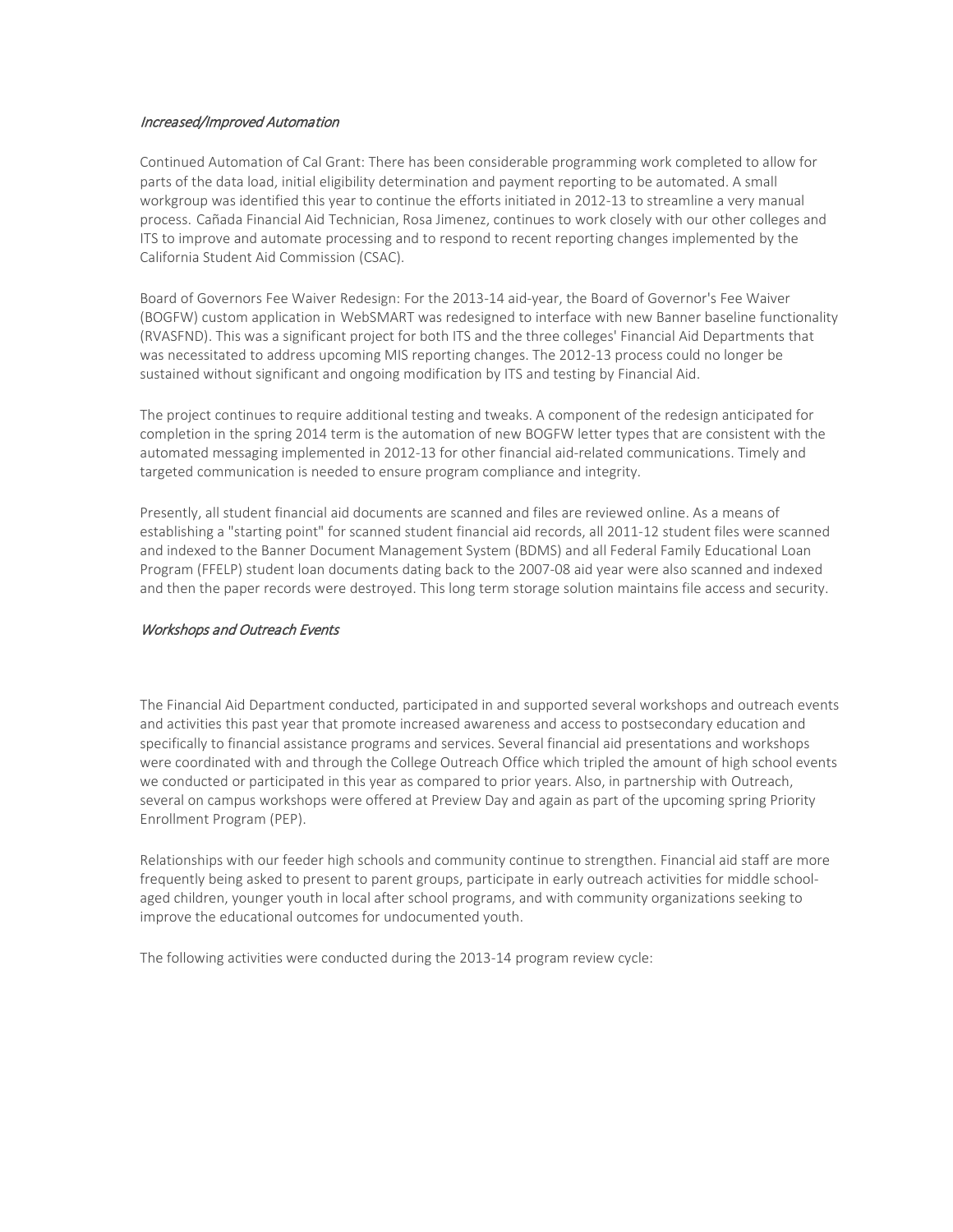| <b>Activity</b>                                                       | <b>Detail/Impact</b>                                                                                                                                                                                                                                                                                                                                                                                                                                                              | <b>Target Population</b>                                                                                       |
|-----------------------------------------------------------------------|-----------------------------------------------------------------------------------------------------------------------------------------------------------------------------------------------------------------------------------------------------------------------------------------------------------------------------------------------------------------------------------------------------------------------------------------------------------------------------------|----------------------------------------------------------------------------------------------------------------|
| <b>FAFSA Tuesdays</b>                                                 | FAFSA workshop held every<br>Tuesday. Average attendance is<br>10 -12 students weekly<br>throughout the year. Includes<br>assistance for BOGFW-only<br>applicants. Higher attendance<br>during peak periods<br>before/beginning of term and<br>prior to March 2 Entitlement Cal<br>Grant and Cal Grant C Program<br>deadline and September 2<br>Community College deadline.<br>Dates: Weekly.                                                                                     | Current and new students in need<br>of assistance completing or<br>correcting FAFSA                            |
| <b>Dream Application Wednesdays</b>                                   | <b>Dream Application</b><br>workshop held every Wednesday.<br>Average attendance is 3 -5<br>students weekly throughout the<br>year. For AB 540 students to help<br>them apply for the Board of<br>Governors Fee Waiver and<br>California Dream Application.<br>Higher attendance during peak<br>periods before/beginning of term<br>and prior to March 2 Cal Grant<br>deadline. Began assisting students<br>with California Dream Application<br>in mid fall term. Dates: Weekly. | Current and new students in need<br>of assistance completing or<br>correcting California Dream<br>Application. |
| <b>College Night</b>                                                  | Financial Aid Workshop: 20-30<br>minute workshop conducted<br>annually for parents and students<br>attending Sequoia Union High<br>School District College Night<br>hosted by Cañada College. Date:<br>$10/23/13$ .                                                                                                                                                                                                                                                               | Parents and high school juniors<br>and seniors in service area                                                 |
| Sequoia High School                                                   | Parent groups and Community<br>College Night presentations (3-4<br>times per year).                                                                                                                                                                                                                                                                                                                                                                                               | Parents and high school students<br>attending Sequoia High School                                              |
| <b>Class / Program Presentations</b>                                  | Middle College, ESL, Reading, NSF<br>scholars, Veterans. ECE Pathways<br>- several throughout year as<br>requested.                                                                                                                                                                                                                                                                                                                                                               | Various                                                                                                        |
| <b>SUHSD Migrant Families High</b><br><b>School Information Night</b> | Bilingual (Spanish-English)<br>presentation on college cost,<br>affordability and financial aid<br>eligibility to migrant families and<br>eighth-graders who will be high<br>school freshman in fall 2014.<br>Date: 2/6/14.                                                                                                                                                                                                                                                       | Migrant families in the Sequoia<br>Union High School District service<br>area.                                 |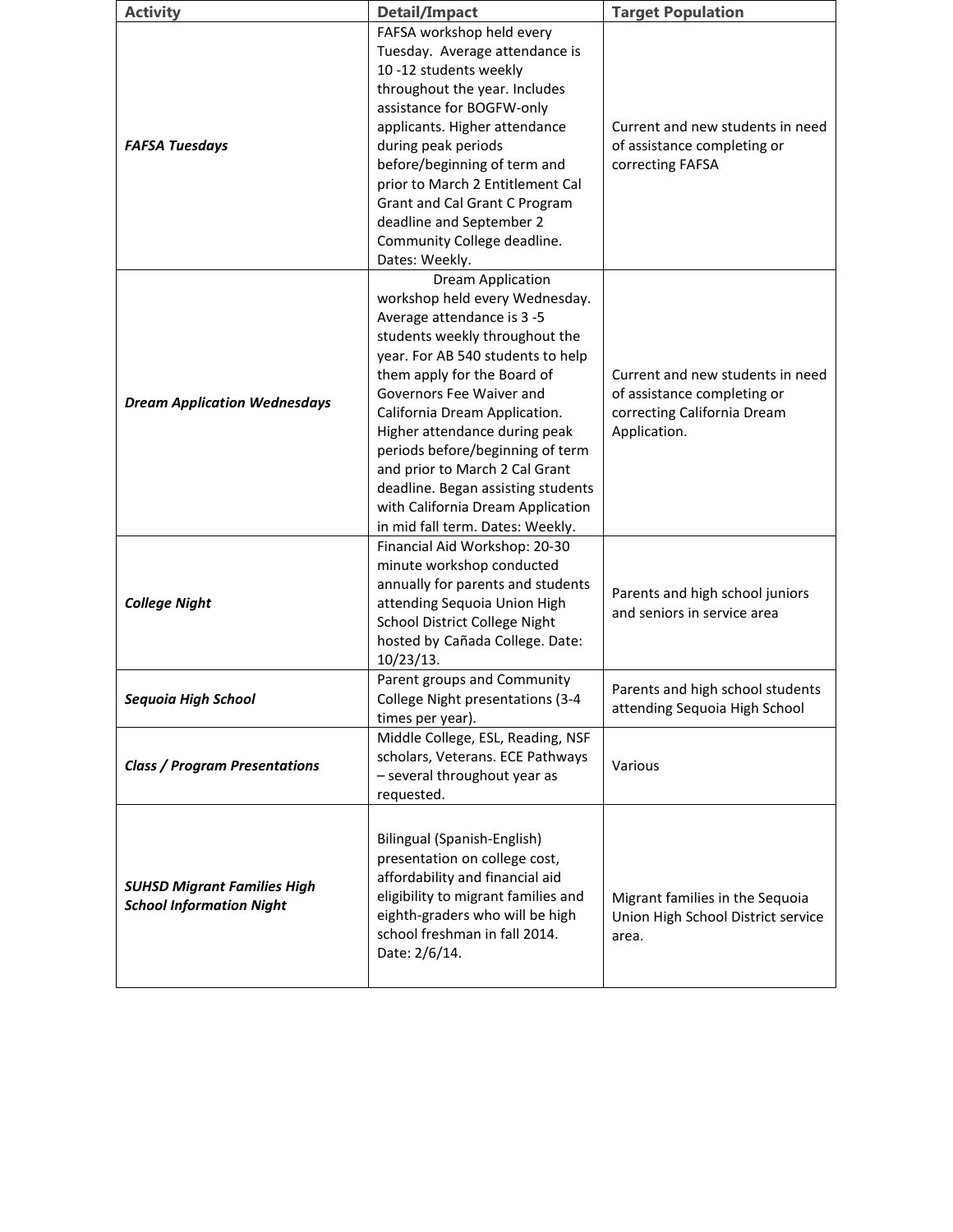| <b>Scholarship Application Workshops</b>      | Students learn to apply for<br>scholarships using the new<br>AcademicWorks online<br>scholarship application. Two<br>workshops scheduled in<br>December and then three times<br>per week from 1/10/14 - 2/13/14<br>in the Financial Literacy Lab.<br>Hosted separate workshop at<br>Woodside High School on                                                                                        | Currently enrolled Cañada<br>students and high school seniors<br>planning to attend Cañada in<br>2014-15.                             |
|-----------------------------------------------|----------------------------------------------------------------------------------------------------------------------------------------------------------------------------------------------------------------------------------------------------------------------------------------------------------------------------------------------------------------------------------------------------|---------------------------------------------------------------------------------------------------------------------------------------|
| <b>Cash for College</b>                       | 1/23/14.<br>Three workshops scheduled to<br>assist students and parents<br>complete the FAFSA or California<br>Dream Application, learn about<br>financial aid programs, eligibility<br>and specifically, applying for the<br>Cal Grant Entitlement Program).<br>Over 250 students and parents<br>attended. Partnered with San<br>Mateo Credit Union. Dates:<br>$1/10/14$ , $2/1/14$ , $2/11/14$ . | Parents and high school seniors in<br>service area - held at Cañada<br>College, Sequoia High School and<br>Menlo-Atherton High School |
| <b>Preview Day</b>                            | Hosted nine individual hands-on<br>financial aid activity workshops<br>scheduled throughout morning<br>for approximately 175 high school<br>students. Focused on how the<br>Cost of Attendance is established<br>at different colleges, major<br>federal and state financial aid<br>programs and the application<br>process. Date: 3/28/14.                                                        | High school juniors and seniors<br>from San Mateo County                                                                              |
| <b>Priority Enrollment Program</b>            | Financial Aid overview<br>presentations during PEP; average<br>40-50 students per PEP date.<br>Dates: 4/8/14, 4/23/14, 4/29/14,<br>5/6/14 and 5/15/14.                                                                                                                                                                                                                                             | High school seniors planning to<br>attend Cañada; parents also<br>encouraged to attend workshop<br>sessions                           |
| <b>Financial Aid BTO Transfer</b><br>Workshop | <b>Financial Aid Transfer</b><br>Workshops planned for spring<br>2014 to assist transferring<br>students to better understand<br>financial aid offers from transfer<br>schools and to access all eligible<br>resources. Date: April TBD                                                                                                                                                            | Transferring Students in BTO<br>Program                                                                                               |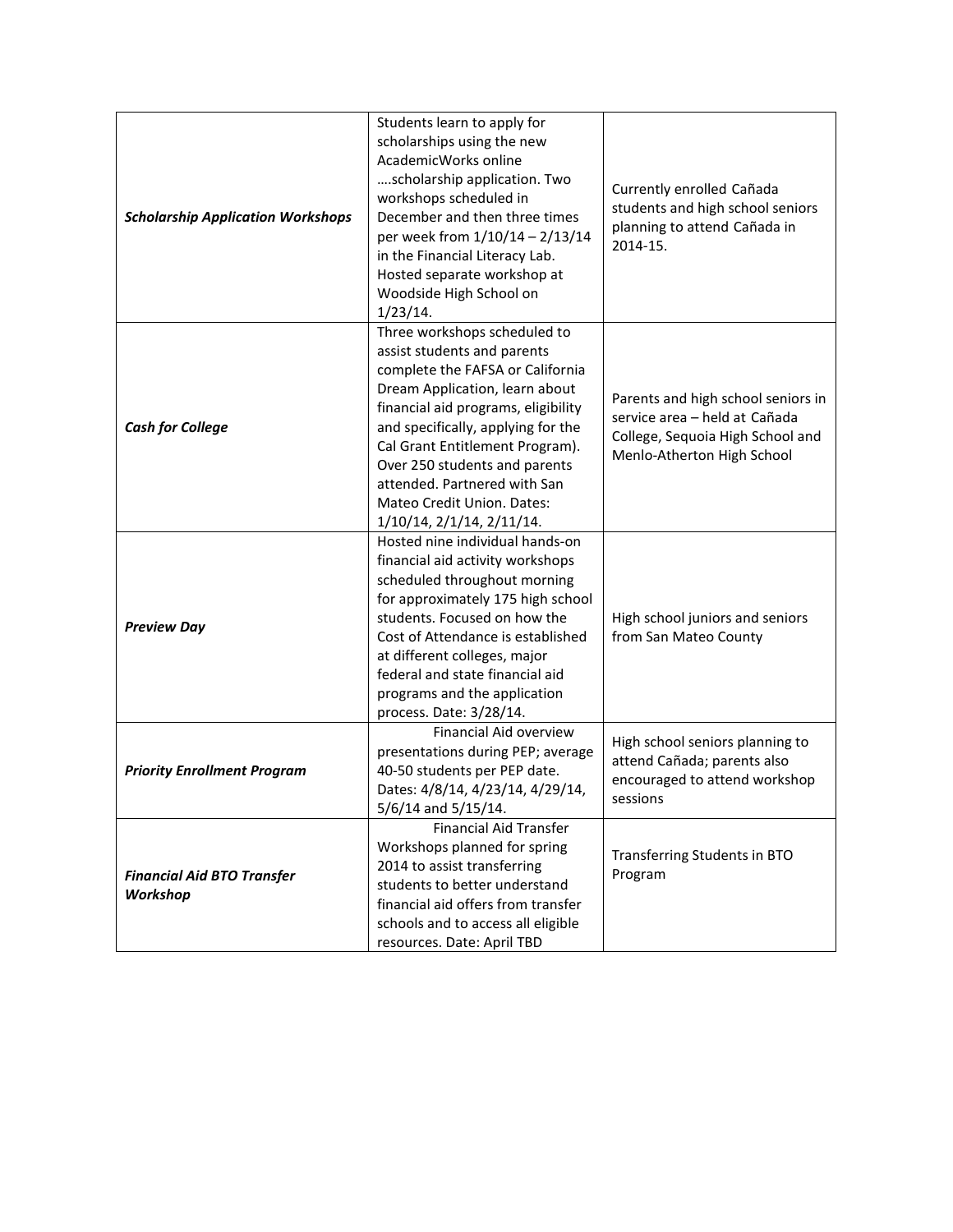#### Changes in your program this year: *What changes has you seen in your program, and why do you think these changes have occurred?*

There are new and more complex regulations for administering Federal and State financial aid programs.

150% Direct Subsidized Loan Limit went into effect on July 1, 2013. Students are now limited in the length of time they can borrow subsidized loans to 150% of the reported program length. Required training to understand complexity of this new regulation began in spring 2013 with several updates since then by the US Department of Education as they continue to modify reporting requirements. System upgrades impacting both Banner Student and Banner Financial Aid are scheduled for April 2014. New reporting requirements will be required for the 2014-15 year.

Sequestration changes to loan processing in December resulted in several loan originations having to be manually reversed, recalculated and re-reported due to changes in required loan fees. We expect a similar increase to occur in October 2014 at the beginning of the 2014-15 federal fiscal year.

There is increased pressure on all campuses by the California Student Aid Commission to update Cal Grant rosters, report payment codes and reconcile program funds in a short time frame due to recent concern by Commissioners on the utilization rate of Competitive Cal Grant awards particularly within the community colleges. New reporting codes have been implemented. This is a very manual and time consuming process and requires more staff time manage.

The Financial Aid Department is seeing an increased demand for services to support undocumented AB 540 students and students with U-Visas.

2013-14 is the first year where undocumented AB 540 students and U-Visa holders are eligible for Cal Grant funds. There is an increased awareness and corresponding workload associated with serving these formerly ineligible students and their families with information and financial assistance. They often lack experience with or understanding of complex applications and navigating systems. Staff have made great strides to provide clear, consistent and helpful information. Yesenia is the lead staff member serving these students, resolving issues with incorrect or incomplete Dream Application files and presenting in the community. She will be conducting focus groups with students in late spring 2014 to help us gage and improve our services.

Staff are experiencing more requests from both community partners and campus groups to present at and participate in 'Dream' activities including the Sequoia High School Dream Club, Sequoia Union High School Migrant Education Program, Educators for Fair Consideration, Cañada DREAMers Task Force, North Fair Oaks Community Festival, etc.

We are pleased to report that Lucy Nolasco was reclassified to a higher level position as a result of staffing disparities identified in the Financial Aid Business Process Analysis in 2012 and the need to have a highly skilled technical support staff member on each campus. Additionally, the District allocated funds to hire the newly created District Financial Aid Reconciliation Specialist to support the fiscal compliance needs for both the District and three colleges this year.

Similar to what was reported last year, there continues to be significant growth in financial aid application volume and students completing the process to receive state and federal financial aid. We believe these are some of the reasons for the steady increase in application volume:

Adding "Apply for Financial Aid" as Step 2 in the Student Success Steps to apply for college; and,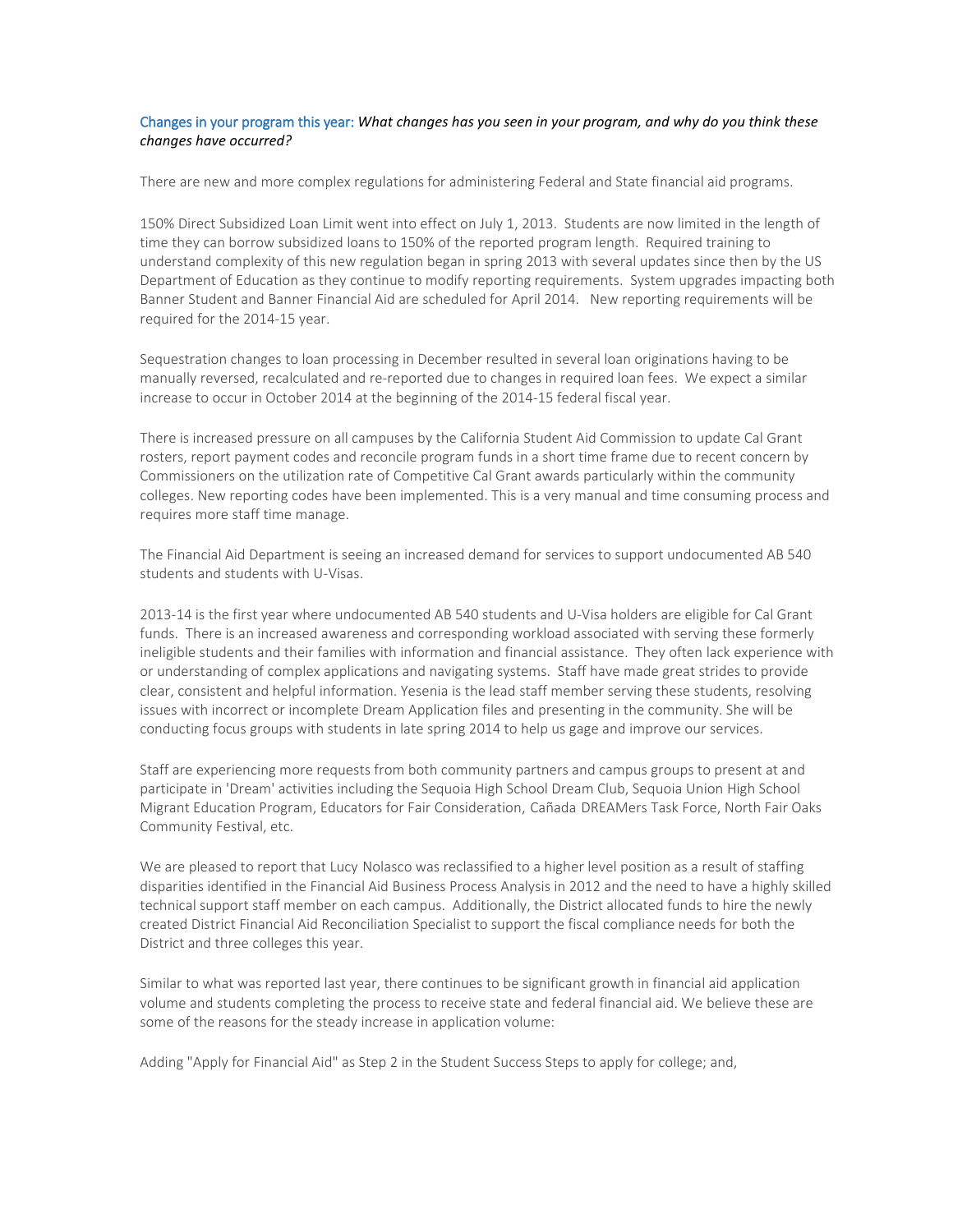Improved financial aid outreach locally within our service area through partnerships with our Outreach Department; and,

Ongoing communication strategies statewide about the availability of financial aid at community colleges pushed to high schools and communities through the I Can Afford College campaign www.icanaffordcollege,com ; and,

The implementation of a drop for non-payment policy in 2012; and,

The implementation of the California Dream Act and developing awareness in our feeder high schools of their graduating students' access to state financial aid programs funds; and, the most significant factor,

The continued long-term unemployment of many individual and families with children in college and their overall financial health.

## Changes for Next Year: *What changes, if any, do you want to make in your program for next year?*

For the 2014-15 year, the Financial Aid Department plans to implement a more structured Financial Aid Appeal process for students failing to maintain federal Title IV Satisfactory Academic Progress (SAP). A workshop is in development and will be piloted to students in May. Students who have been disqualified from financial aid due to low GPA, Pace (completion rate) or both, must attend a workshop before scheduling a financial aidrelated counseling appointment and submitting an appeal to the Financial Aid Department for reinstatement.

Another initiative is the development of a formalized financial literacy "program" in collaboration with other departments. Activities may include:

- Offering regular financial literacy workshops on a variety of topics such as in-school and post-graduation budgeting, loan repayment, personal finances, managing credit, etc.
- One-on-one advising/coaching to help students gain a deeper understanding of how to build financial stability. The breadth of support offerings and services is dependent upon the amount of additional resources that can be directed to this initiative.

At present, a Working Families Grant application has been submitted that would help supplement and fund the coordination of services already provided by various campus departments and also provide the resources necessary to develop and implement more high touch strategies including financial coaching and new community partnerships that would provide essential support for low income students and families to achieve various measures of financial stability.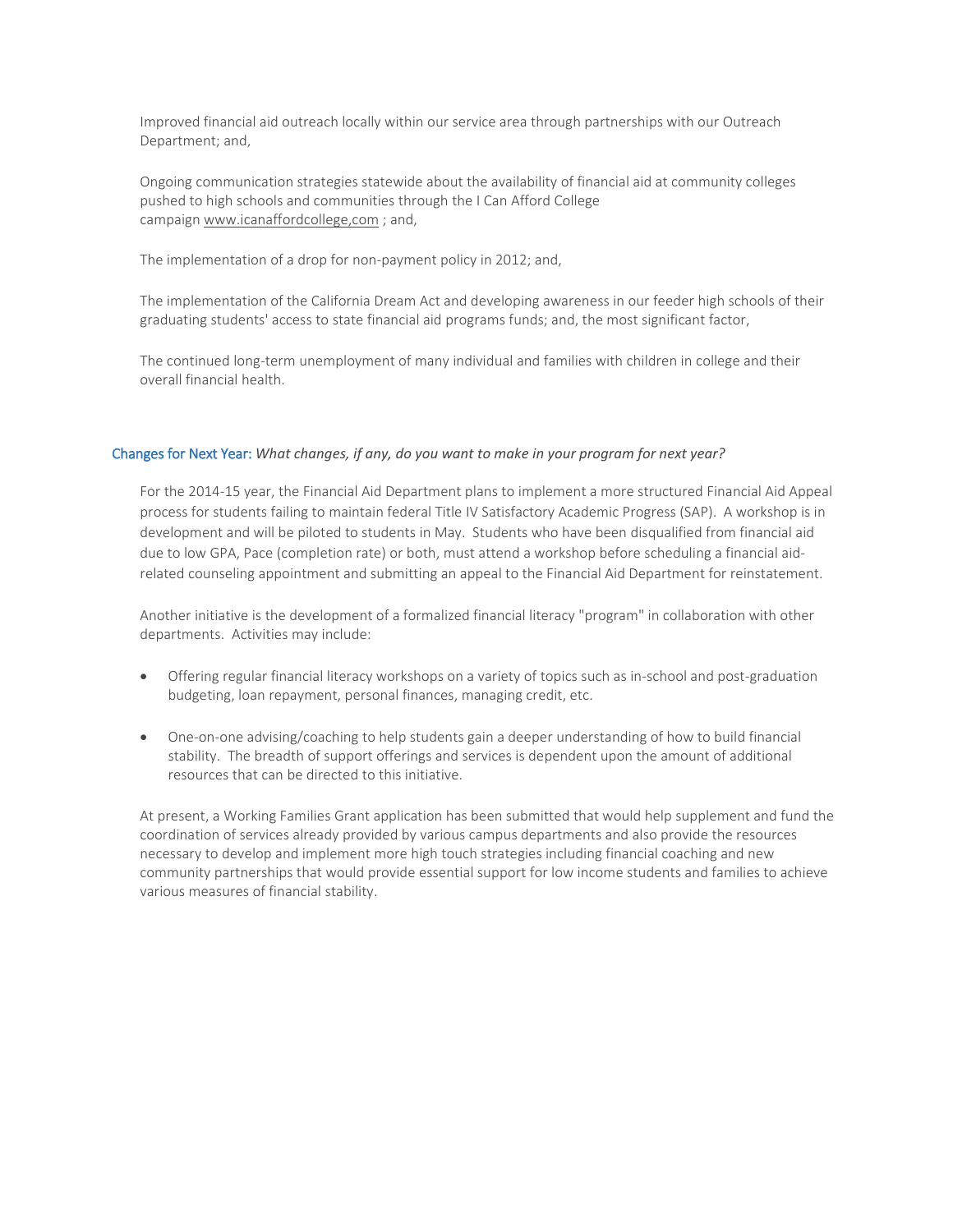#### Student Learning Outcomes:

*Describe your student learning outcome and the results you have from last year as follows: Student Learning Outcome Assessment Results Evidence/Analysis Use of Results SLO for Next Year Given the results of your SLO this year, do you plan to keep the same SLO or develop a new one?*

**2013-14 Student Learning Outcome:** After reflection and review by the Financial Aid Department of the 2012-13 program-level student learning outcomes which we considered very successful, we decided to keep the same SLO for 2013-2014. We want students to develop proficiency in using online tools, particularly WebSMART and availing themselves of accessible resources for managing their financial aid. Becoming proficient in using selfservice technologies is a transferable and necessary skill. In the fall 2013 semester, 69 pre and post SLO assessment surveys were completed by students.

# **After attending a FAFSA Tuesday workshop, students will be able to name the next three steps they should follow after submitting their FAFSA online.**

**Assessment Results:**  Pre Survey:

Of the 69 students assessed –

- 0 students named all three next steps
- 7 students named two of the three steps
- 21 named one of the three steps
- 41 left this section blank or answered incorrectly

Post Survey:

Of the 69 students assessed –

- 9 named all three next steps
- 29 named two of the three steps
- 12 named one of the three steps
- 19 left this section blank or answered incorrectly

## **Evidence/Analysis:**

Pre Survey: 7 students/10% of those who took the pre-survey demonstrated proficiency in understanding the next steps. 62 students/90% did not demonstrate sufficient knowledge of the next steps

Post Survey: 38 students/55% of those who took the post-survey demonstrated proficiency in understanding the next steps 31 students/45% did not demonstrate sufficient knowledge of the next steps

55% of the post-survey respondents provided two or more correct responses after being provided with direct communication of the three next steps we would like them to take after submitting their FAFSA.

Our success metric for this year and last is that 75% of the students will be able to name at least two of the three steps. Our outcome is 20% below our success metric and therefore, we failed to demonstrate student learning at a rate that we had predetermined would indicate success. There are a variety of contributing factors included in the data reflection section. Because students were provided with the correct responses and other information before leaving the workshop, we still believe that all students benefitted from workshop attendance and are much better informed on the next steps and equipped with the necessary information to monitor and follow-up independently. We have decided to change our SLO for the 2014-15 cycle.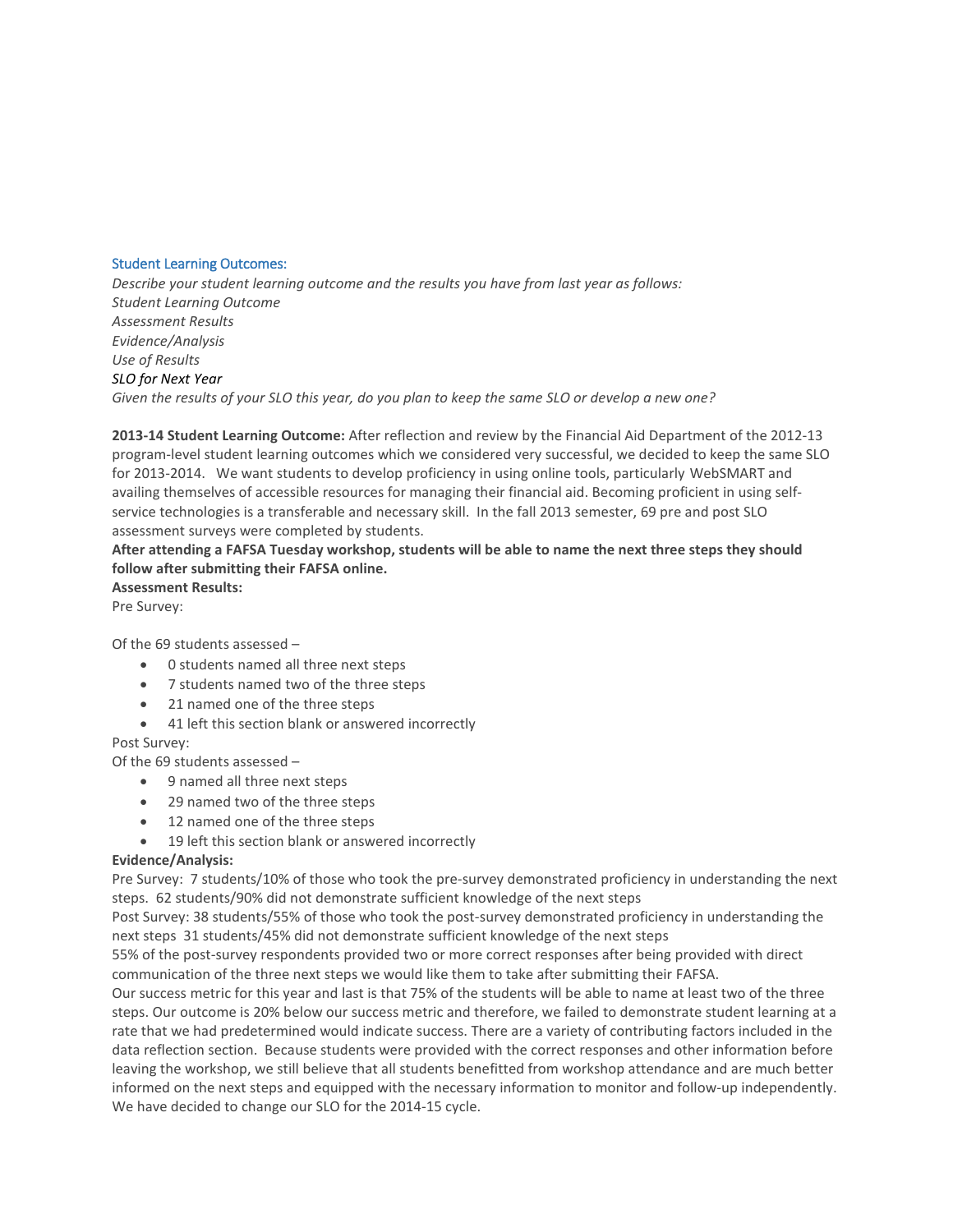SLO Changes: *If you are changing your SLO(s), please describe why*

 $\overline{\mathcal{L}}$ Keep same one(s) ⊽ Created new one(s)

SLO Changes: *If you are changing your SLO(s), please describe why*

SLO Changes for 2014-15: We will develop two different Student Learning Outcome assessments for 2014-15 and anticipate using a pre and post test assessment instrument to measure student learning. The two areas we plan to implement an assessment are with the new Financial Aid SAP Workshop and with a Financial Literacy workshop. At this time, we may use a CashCourse® financial literacy module or align the assessment with a locally developed workshop. Over the summer, these two SLOs will be developed and launched in fall 2014.

SLO Relationship to Strategic Directions: *Check each of the college's Strategic Directions that your SLO addresses*

- $\overline{\phantom{a}}$ Teaching and Learning
- ⊽ Completion
- F Community Connections
- ⊽ Global and Sustainable

## SLO and Strategic Directions: *Describe how your SLO relates to the strategic directions*

The new SAP Workshop SLOs for 2014-15 will support Completion Objective 2.3 by providing those required to attend with a thorough understanding of the academic standards required for financial aid eligibility and expectations they must meet in order to regain good status.

The SLOs will also continue to support Completion Objective 2.5 by emphasizing the importance of timely application for financial aid and the benefits of acquiring financial literacy through the participation in workshops and other activities.

Additionally, as students become more self-ware of how their choices or circumstances have adversely impacted their success and eligibility for financial aid, it is anticipated that they will choose to make future decisions that result in improved completion which supports Completion Objective 2.9.

## SAO Action Plan:

*List your SAO for the upcoming year and describe the Following: Student Learning Outcome Activities to Achieve the SLO Assessment Measures What do you expect to learn*

We will continue to measure application rate as an indicator of success in achieving the 100% FAFSA Initiative (EMP Completion Objective 2.5). We also have two other objectives we plan to achieve in 2014-15:

SAO 1: Develop Satisfactory Academic Progress workshop and incorporate its required attendance into the SAP appeal process.

SAO 2: Develop and schedule a menu of financial literacy workshops in the Financial Literacy Lab for the 2014-15 year beginning early in the fall 2014 semester.

SAO 3: Increase FAFSA application rate by 10% from 2013-2014 to 2014-2015 aid year.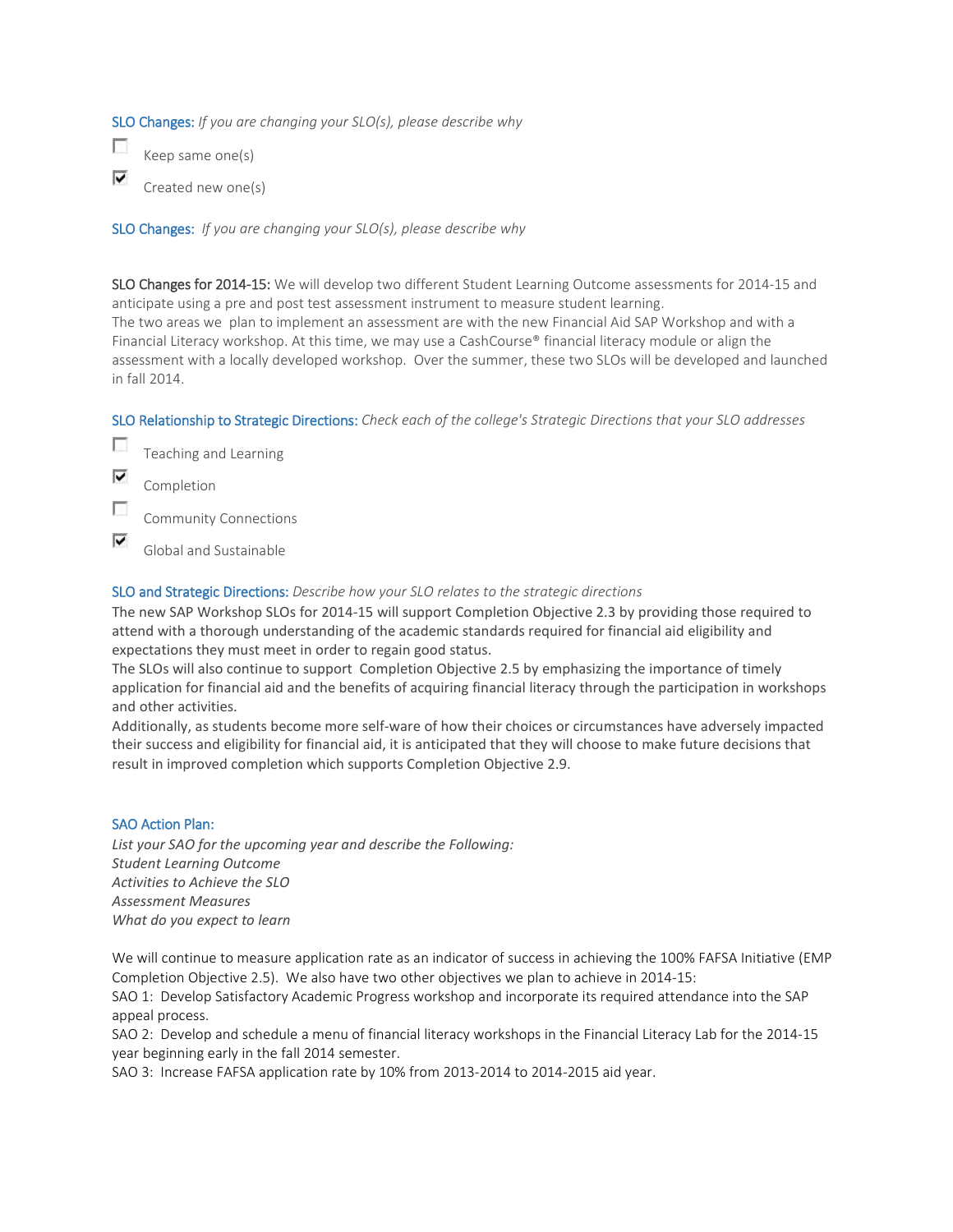#### Service Area Objectives:

*Summarize the assessment results of your Service Area Objectives, to include the impact on the quality and success of the program.*

Financial Literacy Program SAO: Increase FAFSA application rate by 10% from 2012-2013 to 2013-2014 aid year Results:

The 2012-13 SAO was successful. There was an 11.7% increase in application volume from 2011-12 to the 2012-13 year through 6/30/2013.

Total unduplicated FAFSA application volume for 2011-2012 was 3,861. The total unduplicated FAFSA application volume for 2012-2013 was 4,313, an increase of 11.7%. The total unduplicated FAFSA volume for 2013- 2014 as of 12/31/2013 is 3,887. Data is not yet available to compare how the 2013-14 year may have increased over last year and will be reported in the next program review cycle (March 2015). This is an ongoing effort to incrementally increase the application rate of all students to as close to 100% as possible. Students who have applied for financial aid early are more likely to be prepared with the necessary books and supplies when classes begin each term.

#### Service Area Objectives: Next Year

*Describe the Service Area Objectives for next year: Service Area Objective Activities to be Conducted Assessment Measures Why this was selected*

#### Service Area Objectives for 2014-15:

*SAO 1: Develop Satisfactory Academic Progress workshop and incorporate its required attendance into the SAP appeal process.* 

• *An adjunct counselor is developing workshop materials that we plan to pilot to a group of students in May and then roll out in June. The workshop content will be appropriate for professional staff to administer.* 

*SAO 2: Develop and schedule a menu of financial literacy workshops in the Financial Literacy Lab for the 2014-15 year beginning early in the fall 2014 semester.* 

• *A few workshops have been tentatively scheduled for the fall 2014 semester with local credit unions and banks.* 

*SAO 3: Increase FAFSA application rate by 10% from 2013-2014 to 2014-2015 aid year.* 

- *Continue monitoring and encouraging FAFSA and California Dream Application by all students as eligible and incorporate staff recommendations.* 
	- o *Improve FAFSA and Dream Online help and change from "workshop" to something else less formal.*
	- o *Student don't expect to stay the full allotted time*
	- o *Students don't expect a presentation - focus more on the one on one help where students can feel comfortable enough knowing they can fill out their own applications next year.*
- *Increase FAFSA and Dream Workshop hours with appropriate staffing – possibly Tuesday and Wednesday morning and evening hours.*

Add sign-in to SARS for FAFSA/Dream lab assistance so we have more accurate tracking on how many student we are serving in each workshop.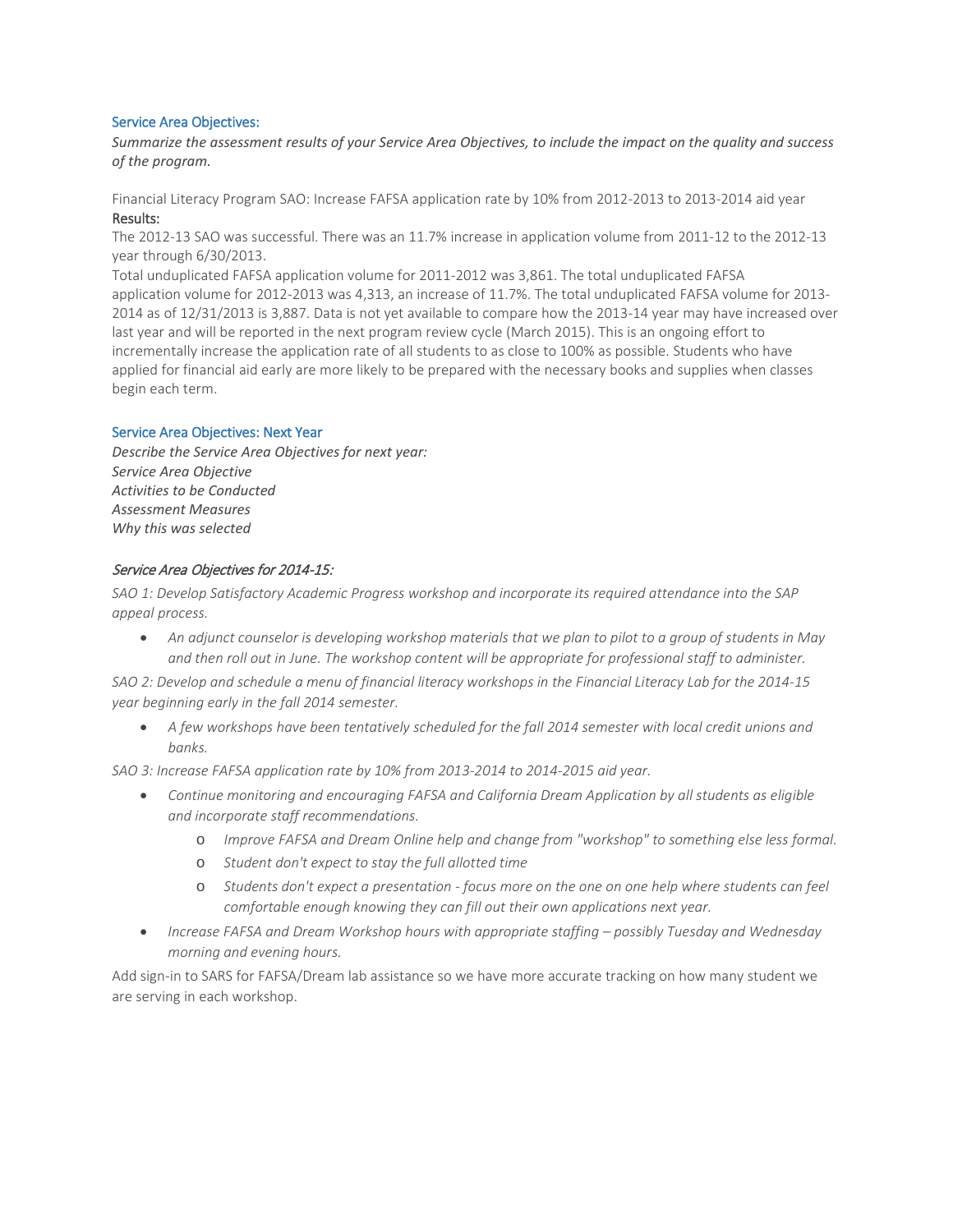Relationship to EMP Teaching & Learning: *Check any EMP Teaching and Learning Objective that relates to your Service Area Objective*

- $\sim$ 1.1 Assess SLOs  $\overline{\phantom{a}}$ 1.2 Flexible course scheduling  $\overline{\phantom{a}}$ 1.3 Professional development  $\sim$ 1.4 Student engagement  $\overline{\phantom{a}}$ 
	- 1.5 Facility Planning

Relationship to EMP Completion: *Check any EMP Completion Objective that relates to your Service Area Objective*

- $\overline{\mathcal{L}}$ 2.1 Connections and outreach  $\sim$ 2.2 Assessment testing
- ⊽ 2.3 Orientation
- $\overline{\mathcal{L}}$ 2.4 Student pathways
- ⊽ 2.5 100% FAFSA
- $\overline{\mathcal{L}}$ 2.6 Intentional counseling
- $\overline{\phantom{a}}$ 2.7 Basic skills effective practices
- $\overline{\phantom{a}}$ 2.8 Mentorships
- ⊽ 2.9 Degrees and certificates
- $\overline{\phantom{a}}$ 2.10 Career center
- Г 2.11 Transfer center
	- 2.12 Monitor student success

Relationship to EMP Community Connections: *Check any EMP Community Connections Objective that relates to your Service Area Objective*

- $\overline{\mathcal{L}}$ 3.1 Community outreach advisory group
- $\overline{\mathcal{L}}$ 3.2 Community advisory group
- П 3.3 Service learning
	- 3.4 Contract education

Relationship to EMP Global and Sustainable: *Check any EMP Global and Sustainable Objective that relates to your Service Area Objective*

⊽

**P** 

⊽

- 4.1 Sustainability and Social Justice groups
- Г 4.2 International and University Centers
- $\overline{\phantom{a}}$ 4.3 Sustainability in the curriculum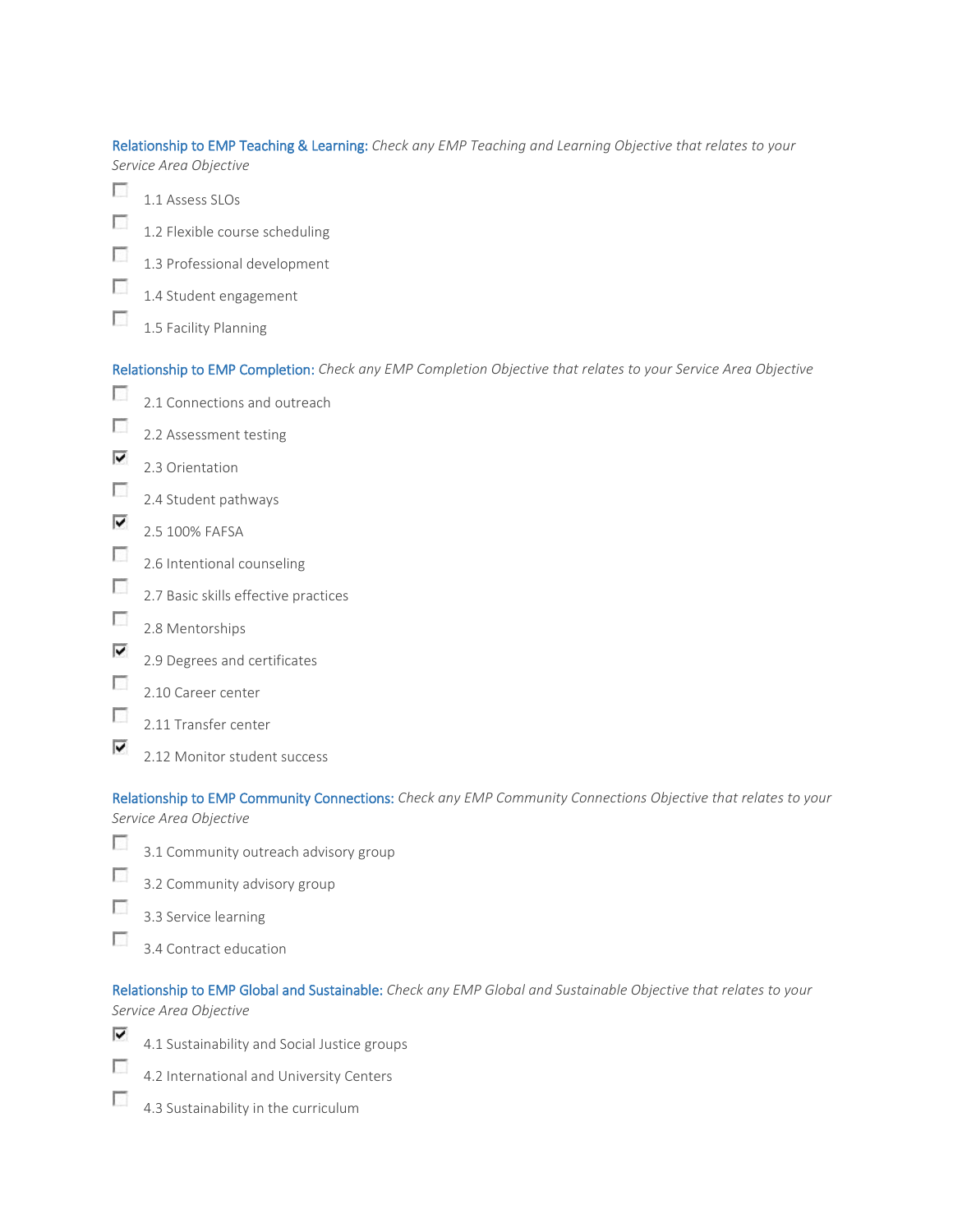$\overline{a}$ 4.4 Sustainability awareness

## Resources: Faculty and Staff:

*Describe your new staff needs: Position Title FT/PT (%) Rationale*

A 1.0 FTE Financial Aid Technician has been requested the last four years and for the 2014-15 year, the position has been approved. No additional positions are being requested.

## Resources: Professional Development: *List your area's professional development needs*

Ongoing professional development is required by all staff to remain current on state and federal regulatory changes, guidance on best practices, updating system to maintain current automation and functional use and for personal and professional growth. Fortunately, the Financial Aid Department continues to have sufficient funding to cover most if not all of its training and professional development needs. As needed, staff may also seek Classified Staff Development funds. This year, staff participated in the following professional development trainings, workshops and conferences:

- California Community Colleges Student Financial Aid Administrators Association (CCCSFAAA) Fall Training
- California Community Colleges Student Financial Aid Administrators Association (CCCSFAAA) Pre-Conference
- California Association of Financial Aid Administrators (CASFAA) Annual Conference
- National Association of Student Financial Aid Administrators (NASFAA) National Conference
- Ellucian Live (Banner) Users Conference
- Banner Webinars on recent product releases
- California Student Aid Commission Webinars (Dream Application Processing, Cal Gant Payment Codes and Reconciliation, etc.)
- All CCC Financial Aid Directors Training
- Federal Student Aid Conference
- FSA Webinars (150% Loans, R2T4, DL Reconciliation, etc.)
- SMCCCD/EAP Sponsored Trainings (variety of topics)
- Region III Financial Aid Meetings
- Educators for Fair Consideration Educators Conference & Symposium

Financial Aid Department staff will attend similar trainings, workshops and conferences next year. Regulatory and processing training is critical due to the frequency of significant changes in program eligibility enacted by state and federal legislation each year. Oftentimes, regulatory guidance from state and federal agencies requirements impact multiple areas within the institution requiring an institutional response. Therefore it is very important that financial aid staff stay current and engaged so they can then alert college administration of pending changes (example: Gainful Employment Disclosures).

#### Resources: Equipment: *Describe the equipment you need*

N/A

Resources: Technology: *Describe the technology equipment you need* N/A